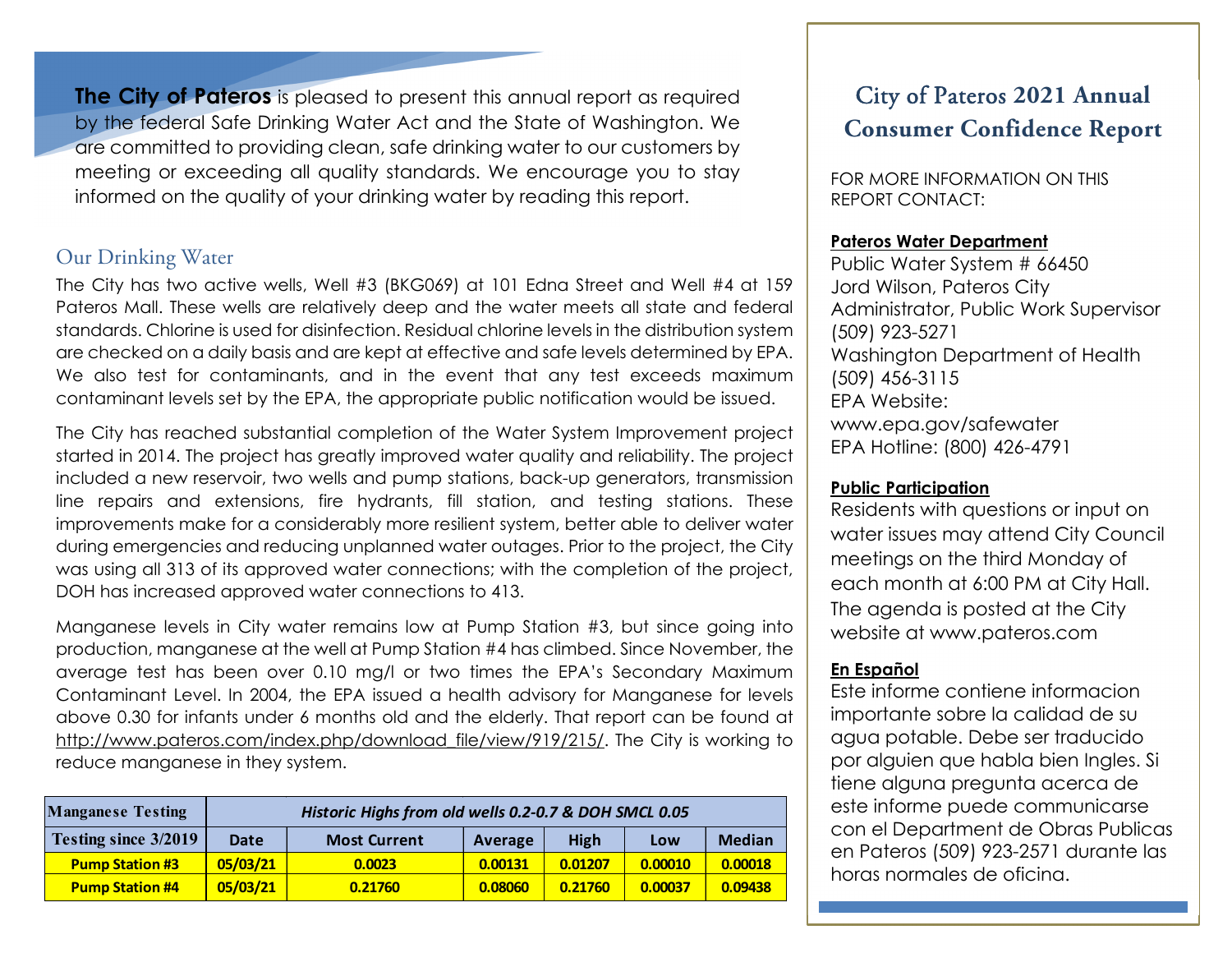## **The Effects of Lead in Drinking Water**

In Washington State, lead in drinking water comes primarily from materials and components used in household plumbing. The more time water has been sitting in pipes, the more dissolved metals, such as lead, it may contain. Elevated levels of lead can cause serious health problems, especially in pregnant women and young children.

To help reduce potential exposure to lead: for any drinking water tap that has not been used for 6 hours or more, flush water through the tap until the water is noticeably colder before using for drinking or cooking. You can use the flushed water for watering plants, washing dishes, or general cleaning. Only use water from the cold-water tap for drinking, cooking, and especially for making baby formula. Hot water is likely to contain higher levels of lead. If you are concerned about lead in your water, you may wish to have your water tested. Information on lead in drinking water is available from the EPA's Safe Drinking Water Hotline at 1-800-426-4791 or online at a contract of the contract of the contract of the contract of the contract of the contract of the contract of the contract of the contract of the contract of the contract of the contract of the contract of the http://www.epa.gov/safewater/lead**.**

# **Cross Connection Control**

Cross connections are links between drinking water piping and any plumbing or equipment through which it may be possible for used water or other substances to enter (or backflow) into the public water supply. Our Cross Connection Control Program helps control backflow and cross connections by identifying and eliminating unsafe situations or practices; however, a large part of the success of the program depends on the cooperation of our city's property owners.

Each individual property owner is responsible for maintaining their plumbing system according to the plumbing code and state regulations. This includes preventing or eliminating cross connections. If you have a lawn irrigation system fertilizer hose attachment or any other type of water-using equipment, you have a cross connection and should be taking measures to prevent backflow. Many of these household cross connections require the installation of mechanical units called backflow prevention assemblies. These units, when properly installed, tested and maintained, prevent used water or substances from flowing backward.

If you have question about the cross connections, or plan on installing a backflow prevention assembly on your property, you are encouraged to contact Pateros City Hall at (509) 923-2571

| Lead and copper monitoring results in City of Pateros for 2021<br>Lead and Copper standard test was last tested is required every 3 years.<br>Lead and Copper 90 <sup>th</sup> percentile: Out of every 10 homes sampled, 9 were at or below this level. |                                        |                         |         |                                                                          |  |  |  |
|----------------------------------------------------------------------------------------------------------------------------------------------------------------------------------------------------------------------------------------------------------|----------------------------------------|-------------------------|---------|--------------------------------------------------------------------------|--|--|--|
| <b>Parameter and</b><br><b>Units</b>                                                                                                                                                                                                                     | <b>Major Sources in Drinking Water</b> |                         |         |                                                                          |  |  |  |
| Copper (ppm)                                                                                                                                                                                                                                             | ∣.3                                    | $\mathsf{L}.\mathsf{3}$ | 0.0426  | Corrosion of household plumbing<br>systems; erosion of natural deposits. |  |  |  |
| Lead (ppb)                                                                                                                                                                                                                                               |                                        | -5                      | 0.00088 | Corrosion of household plumbing<br>systems; erosion of natural deposits. |  |  |  |

#### Important Health Information

Drinking water, including bottled water, may reasonably be expected to contain at least small amounts of some contaminants. The presence of contaminants does not necessarily indicate that water poses a health risk. More information about contaminants and potential health effects can be obtained by calling the EPA's Safe Drinking Water Hotline (1- 800-426-4791).

Some people may be more vulnerable to contaminants in drinking water than the general population.

Immunocompromised persons such as persons with cancer undergoing chemotherapy, persons who have undergone organ transplants, people with HIV/AIDS or other immune system disorders, some elderly, and infants can be particularly at risk from infections. These people should see advice about drinking water from their health care providers. EPA/CDC guidelines on appropriate means to lessen the risk of infection by Cryptosporidium and other microbial contaminants are available from the Safe Drinking Water Hotline (1-800-426-4791).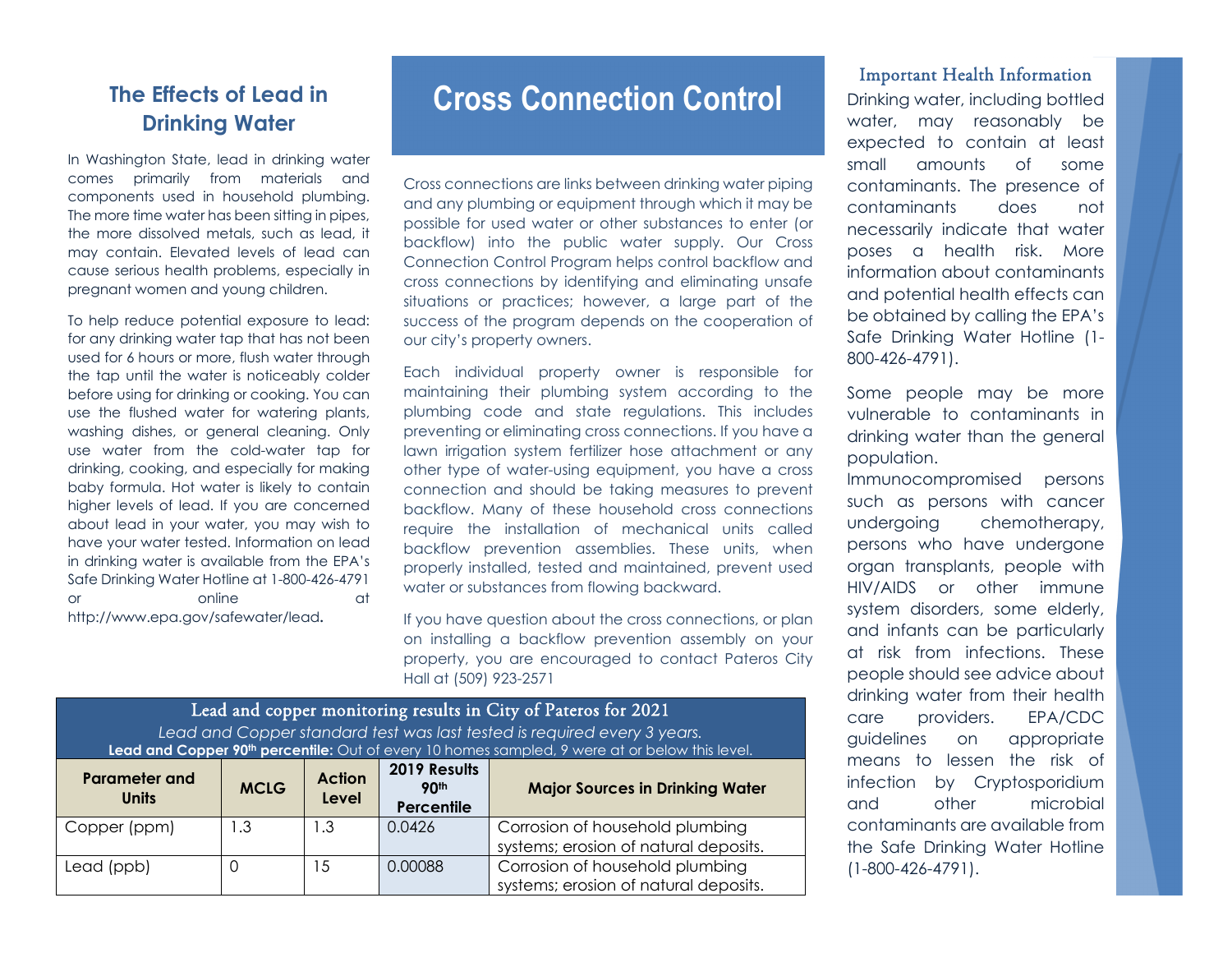## Quality Data Table for 2021

| SOURCE                   | <b>CONTAMINANTS</b><br>(UNITS) |             | EPA's<br><b>Allowable</b><br><b>Limits</b> | <b>YOUR</b><br><b>WATER</b> | <b>SAMPLE</b><br>YEAR | VIOLATION | <b>TYPICAL SOURCE</b>                                                                                                                        |  |
|--------------------------|--------------------------------|-------------|--------------------------------------------|-----------------------------|-----------------------|-----------|----------------------------------------------------------------------------------------------------------------------------------------------|--|
|                          |                                | <b>MCLG</b> | <b>MCL</b>                                 |                             |                       |           |                                                                                                                                              |  |
|                          | <b>Inorganic Contaminants</b>  |             |                                            |                             |                       |           |                                                                                                                                              |  |
|                          | Antimony (ppb)                 |             | 6                                          | 0.0001                      | 2020                  | No        | Discharge from petroleum refineries; fire<br>retardants; ceramics; electronics; solder                                                       |  |
|                          | Arsenic (ppb)                  |             | 0.1014                                     | 0.0006                      | 2020                  | No        | Erosion of natural deposits; Runoff from<br>orchards; runoff from glass and electronics<br>production wastes                                 |  |
|                          | Asbestos                       |             | $\overline{7}$                             | 0.119                       | 2015                  | <b>No</b> | Decay of asbestos cement water mains;<br>Erosion of natural deposits                                                                         |  |
|                          | Barium (ppm)                   |             | $\overline{2}$                             | 0.1164                      | 2020                  | No        | Discharge of drilling wastes; Discharge from<br>metal refineries; Erosion of natural deposits                                                |  |
|                          | Cadmium (ppb)                  |             | 0.005                                      | 0.0001                      | 2020                  | <b>No</b> | Corrosion of galvanized pipes; Erosion of<br>natural deposits; Discharge from metal<br>refineries; Runoff from waste batteries and<br>paints |  |
|                          | Chromium (ppb)                 |             | 0.1                                        | 0.0037                      | 2020                  | <b>No</b> | Discharge from steel and pulp mills; Erosion of<br>natural deposits                                                                          |  |
|                          | Cyanide (ppb)                  |             | 0.2                                        | 0.01                        | 2020                  | <b>No</b> | Discharge from Steel/metal factories;<br>Discharge from plastic and fertilizer factories                                                     |  |
|                          | Fluoride (ppm)                 | 4           | 4                                          | 0.21                        | 2020                  | <b>No</b> | Erosion of natural deposits; Water additive<br>which promotes strong teeth; Discharge from<br>fertilizer and aluminum factories              |  |
| $\overline{4}$           | Gross Alpha                    | n/a         | n/a                                        | $.3 - 7.43$                 | 2020                  | <b>No</b> | Measures radioactivity in drinking water.                                                                                                    |  |
|                          | Mercury (ppb)                  |             | 0.002                                      | 0.0002                      | 2020                  | <b>No</b> | Erosion of natural deposits; Discharge from<br>refineries and factories; Runoff from landfills;<br>Runoff from cropland                      |  |
| 4                        | Nitrate (ppm)                  |             | 10                                         | 5.58                        | 2020                  | <b>No</b> | Runoff from fertilizer use; Leaching from septic<br>tanks, sewage; Erosion of natural deposits                                               |  |
| $\overline{\mathcal{A}}$ | Nitrite (ppm)                  |             | 1                                          | 0.07                        | 2020                  | <b>No</b> | Runoff from fertilizer use; Leaching from septic<br>tanks, sewage; Erosion of natural deposits                                               |  |
| 4                        | Radium 228                     | n/a         | 5.0                                        | $0 - 0.487$                 | 2020                  | <b>No</b> | Measures radioactivity in drinking water.                                                                                                    |  |
|                          | Selenium (ppb)                 |             | 0.05                                       | 0.0016                      | 2020                  | <b>No</b> | Discharge from petroleum and metal<br>refineries; Erosion of natural deposits;<br>Discharge from mines                                       |  |
|                          | Thallium (ppb)                 |             | 0.002                                      | 0.0003                      | 2020                  | <b>No</b> | Leaching from ore-processing sites; Discharge<br>from electronics, glass, and drug factories                                                 |  |
| 4                        | Herbicide                      | $n/\alpha$  | n/a                                        | LT SDRL                     | 2020                  | <b>No</b> | All Synthetic Organic Chemical below SDLR                                                                                                    |  |
| 4                        | Hardness                       | n/a         | n/a                                        | 294                         | 2020                  |           |                                                                                                                                              |  |

**Action Level (AL).** The concentration of a contaminant which, if exceeded, triggers treatment or other requirements that a water system must follow.

**Maximum Contaminant Level (MCL)**: The highest level of a contaminant that is allowed in drinking water. MCLs are set as close to the MCLGs as feasible using the best available treatment technology. **Maximum Contaminant Level Goal (MCLG):** The level of a contaminant in drinking water below which there is no

known or expected risk to health. MCLGs allow for a margin of safety. **Maximum Residual Disinfectant Level** 

**(MRDL):** The highest level of a disinfectant allowed in drinking water. There is convincing evidence that addition of a disinfectant is necessary for control of microbial contaminants

**Maximum Residual Disinfectant Level Goal (MRDLG):** The level of a drinking water disinfectant below which there is no known or expected risk to health. MRDLGs do not reflect the benefits of the use of disinfectants to control microbial contaminants

**n/a:** Not Applicable

**Not Detected (ND):** Lab analysis indicates that the contaminant is not present or not detectable with the best available technology.

**ppb:** Parts per billion, or micrograms per liter.

**ppm:** Parts per million, or milligrams per liter.

**Range:** The lowest (minimum) amount of contaminant detected and the highest (maximum) amount detected during a sample period.

**LT SDRL:** Less than State Detection Reporting Limit

**Treatment Technique (TT):** A required process intended to reduce the level of a contaminant in drinking water.